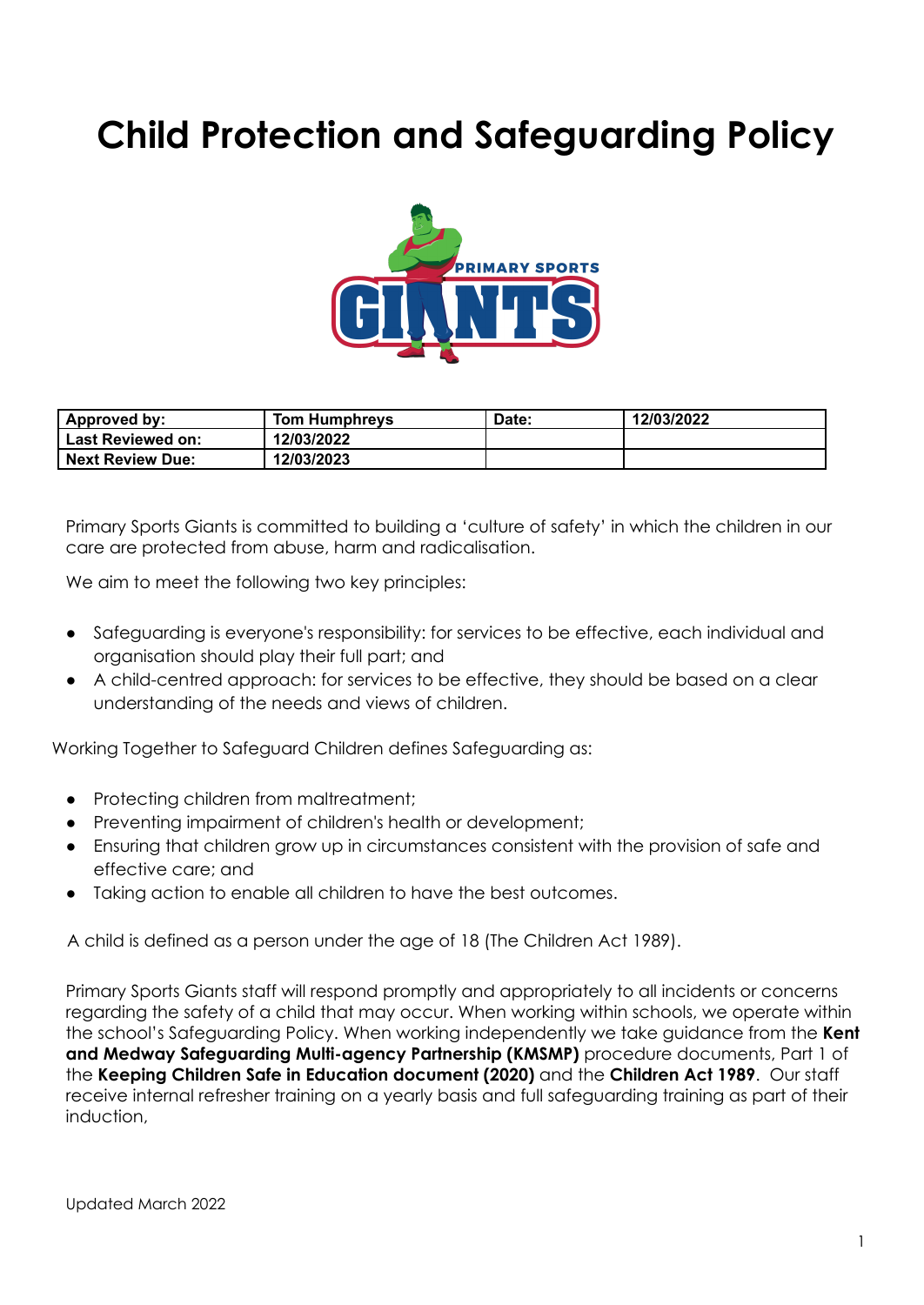To ensure all PSG Staff acknowledge their role responsibilities they are also to be conversant with the following policies (alongside this Child Protection and Safeguarding Policy):

- Health and Safety Policy
- Staff Code of Conduct
- Behaviour Management and Bullying Policy
- Equality and Diversity Policy
- Photography Policy
- SEND Policy

# **Our Designated Safeguarding Lead (when independent from school provision) is Tom Humphreys 07795546455**

#### **[Tom@primarysportsgiants.co.uk](mailto:Tom@primarysportsgiants.co.uk)**

**When working within a school the DSL will be the schools nominated DSL**

#### **Values and Standards:**

We aim to work alongside our partner schools to deliver a unified and cohesive set of standards, which include:

- A child's welfare being of paramount importance.
- Each child has the right to be protected from harm
- Any action taken by a welfare organisation should be child centred and take into account cultural, religious, and ethnic background along with the child's gender, sexual orientation and any SEND needs
- Parents, children and carers are to be made aware of their rights and responsibilities alongside the power professionals have to intervene if required
- Being open with parents/carers about our policies-Child Protection policies are available for the parent/carer to view (available on our website)
- Views and wishes of the children and their parents will always be listened to and considered but there may be occasions where the child's/parents/carers' want for confidentiality cannot be upheld due to the possibility of harm coming to the child. This will be explained to the child/family and reassurance given.
- Personal information being kept on a strict 'need to know' basis. Personal Information will only be used by professional bodies where necessary to help protect the child's welfare (please see 'sharing information' section below)
- Staff providing jargon free explanations to the child/family regarding any possible safeguarding concerns.

#### **Sharing Information:**

Research and experience have repeatedly shown that keeping children safe from harm requires practitioners to record, analyse and understand the significance of the information they have about:

- A child's health and development and any exposure to possible harm;
- A parent who may need help, or may not be able to care for a child adequately and safely; and
- Those who may pose a risk of harm to a child.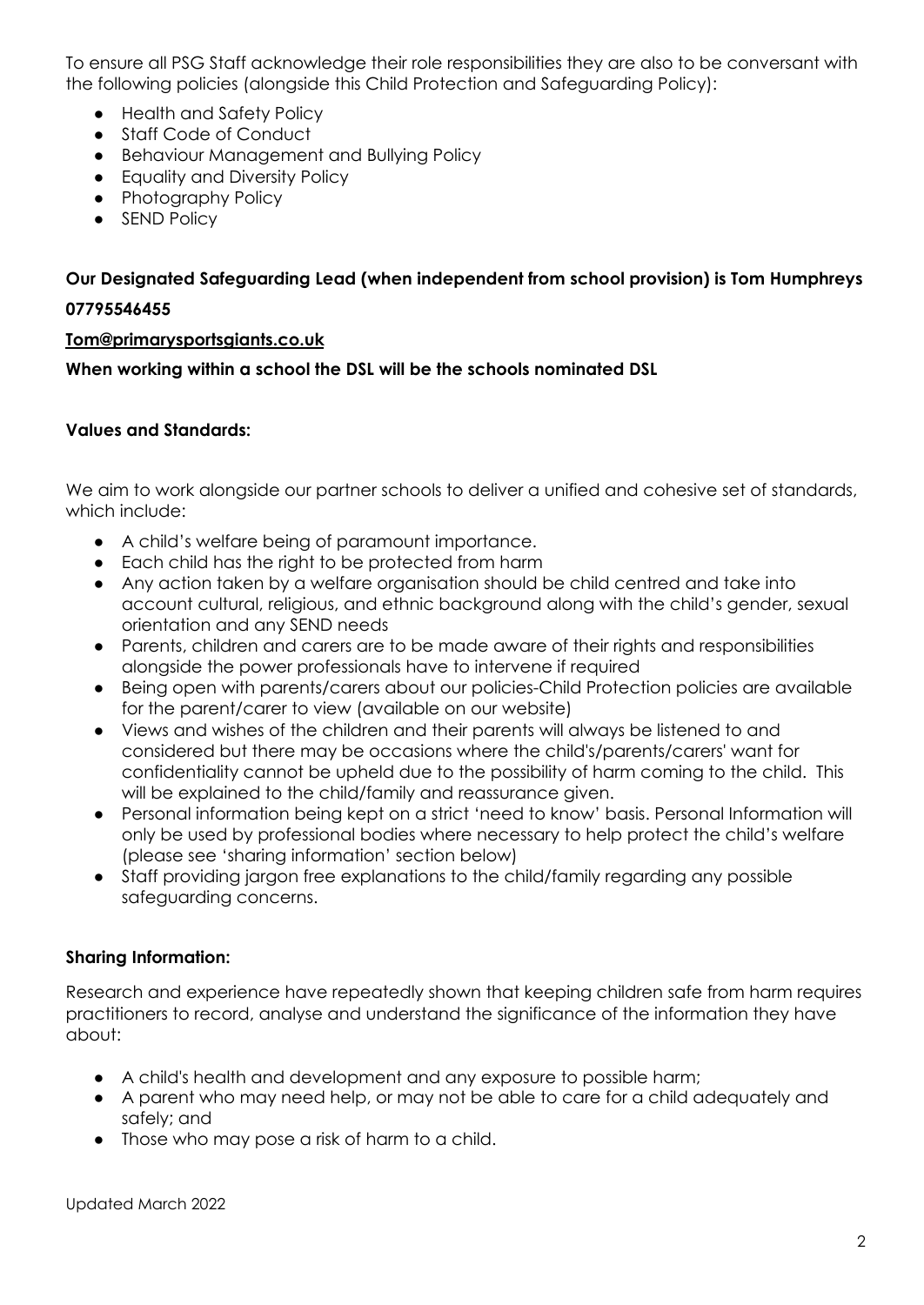Primary Sports Giants will ensure the following practices are adhered to when sharing personal information:

- Primary Sports Giants will always ensure that Information sharing is necessary, proportionate, relevant, accurate, timely and secure. A digital record will be kept of what has been shared, with whom and for what purpose and the reasoning behind it.
- The **UK GDPR and Data Protection Act 2018** do not prevent the sharing of information for the purposes of keeping children and young people safe. Fears about sharing information must not be allowed to stand in the way of the need to promote the welfare and protect the safety of children.
- Primary Sports Giants has the right to share personal information to other agencies regarding a child without parental consent if it is deemed that notifying family members may put the child at further risk.
- Primary Sports Giants staff will be open and transparent (with the child and, where appropriate, family members) about why, what, how and with whom information will be shared (unless the sharing of information with family members is likely to put the child at more risk)
- The law also requires the disclosure of confidential information if a child is deemed at risk of harm under **section 47 of the Children Act 1989**. Primary Sports Giants has a duty to cooperate with local authority services if they are opening a section 47 investigation.

## **Good practice guidelines for staff**

All staff should be encouraged to demonstrate exemplary behaviour in order to promote children's welfare. All staff are encouraged to report any concerns they have with children, parents or other staff members.

The following are common sense examples of how to create a positive culture and climate. You should never:

- allow children to use inappropriate language unchallenged
- fail to act upon and record any allegations made by a child
- do things of a personal nature for children or disabled adults, that they can do for themselves

It may sometimes be necessary for staff or volunteers to do things of a personal nature for children, particularly if they are young or are disabled. These tasks should only be carried out with the full understanding and consent of parents and the children involved. There is a need to be responsive to a person's reactions. If a person is fully dependent on you, talk to them about what you are doing and give choices where possible. This is particularly so if you are involved in any dressing or undressing of outer clothing, or where there is physical contact, lifting or assisting a child to carry out particular activities. Avoid taking on the responsibility for tasks for which you are not appropriately trained.

## **Key Safeguarding Definitions and Signs**

All staff must be aware of the following forms of abuse and the signs to look out for when working with children: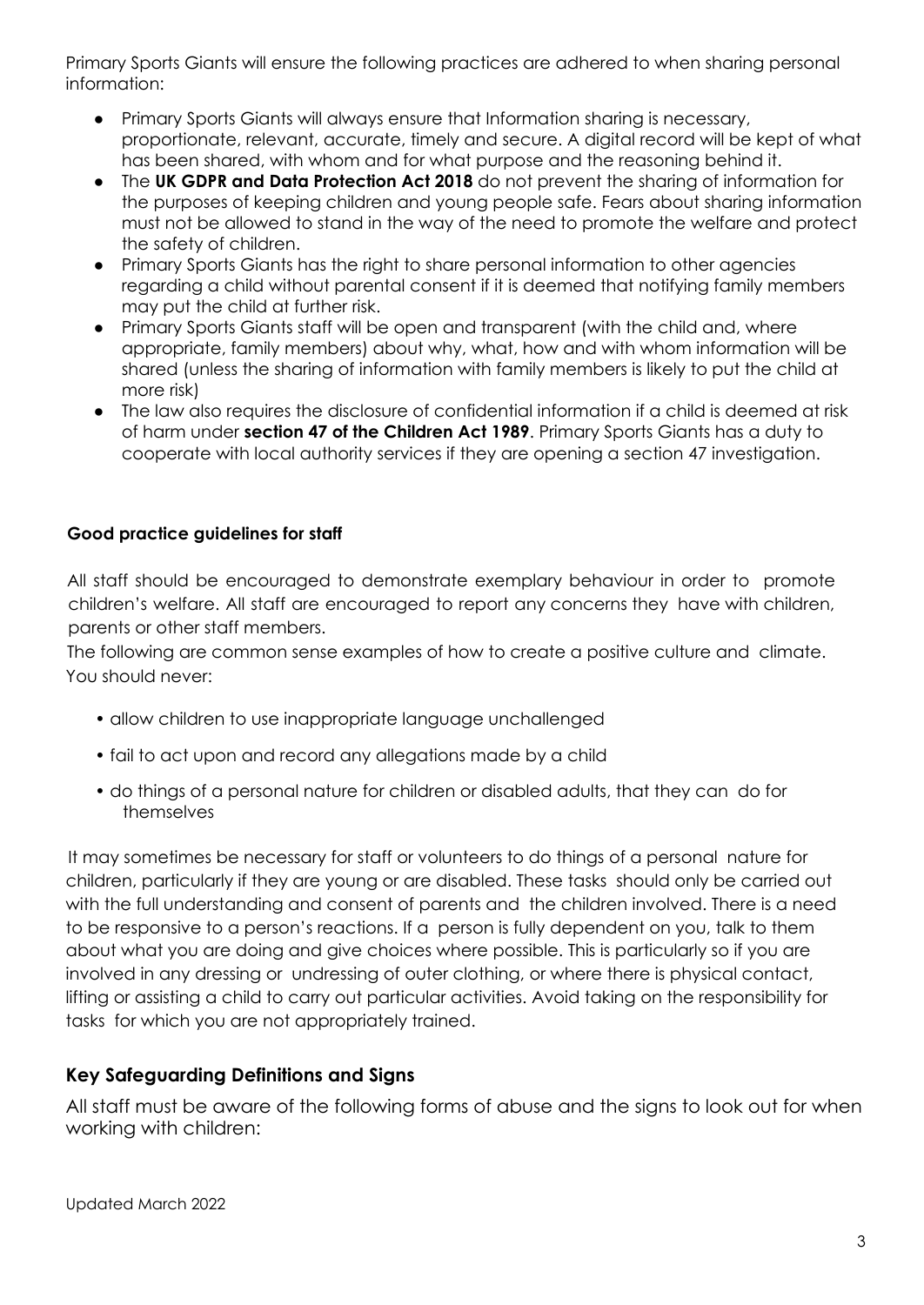## **Child abuse and neglect**

Child abuse is any form of physical, emotional or sexual mistreatment or lack of care that leads to injury or harm. An individual may abuse or neglect a child directly, or by failing to protect them from harm. Some forms of child abuse and neglect are listed below.

- **Emotional abuse** is the persistent emotional maltreatment of a child so as to cause severe and persistent adverse effects on the child's emotional development. It may involve making the child feel that they are worthless, unloved, or inadequate. Some level of emotional abuse is involved in all types of maltreatment of a child, though it may occur alone.
- **Physical abuse** can involve hitting, shaking, throwing, poisoning, burning, drowning, suffocating or otherwise causing physical harm to a child. Physical harm may be also caused when a parent or carer feigns the symptoms of, or deliberately causes, ill health to a child.
- **Sexual abuse** involves forcing or enticing a child to take part in sexual activities, whether or not the child is aware of what is happening. This can involve physical contact, or non-contact activities such as showing children sexual activities or encouraging them to behave in sexually inappropriate ways.
- **Neglect** is the persistent failure to meet a child's basic physical and emotional needs. It can involve a failure to provide adequate food, clothing and shelter, to protect a child from physical and emotional harm, to ensure adequate supervision or to allow access to medical treatment. It may also include neglect of, or unresponsiveness to, a child's basic emotional, social and educational needs.
- **Domestic Abuse** This is any type of controlling, bullying, threatening or violent behaviour between people in a relationship. It can seriously harm children and young people, and witnessing domestic abuse is child abuse. It's important to remember domestic abuse can happen inside and outside the home, can happen over the phone, on the internet and on social networking sites, can happen in any relationship and can continue even after the relationship has ended, and that both men and women can be abused or abusers.

Key behaviours from abusers could also include:

- **Controlling behaviour**: a range of acts designed to make a person subordinate and/or dependent by isolating them from sources of support, exploiting their resources and capacities for personal gain, depriving them of the means needed for independence, resistance and escape and regulating their everyday behaviour.
- **Coercive behaviour:** an act or a pattern of acts of assault, threats, humiliation and intimidation or other abuse that is used to harm, punish, or frighten their victim.

#### *Signs of child abuse and neglect*

Signs of possible abuse and neglect may include:

- significant changes in a child's behaviour such as:
	- aggressive behaviour towards others
	- withdrawing from others when previously sociable
	- excessive attention seeking with adults
	- Unwillingness to change clothes/ show arms and legs even in warm weather
- deterioration in a child's general well-being such as:
	- excessive weight loss
	- the child looks unkempt and uncared for
	- Constantly tired and preoccupied
- unexplained bruising or marks such as:
	- Two simultaneous bruised eyes, without bruising to the forehead, (rarely accidental, though a single bruised eye can be accidental or abusive);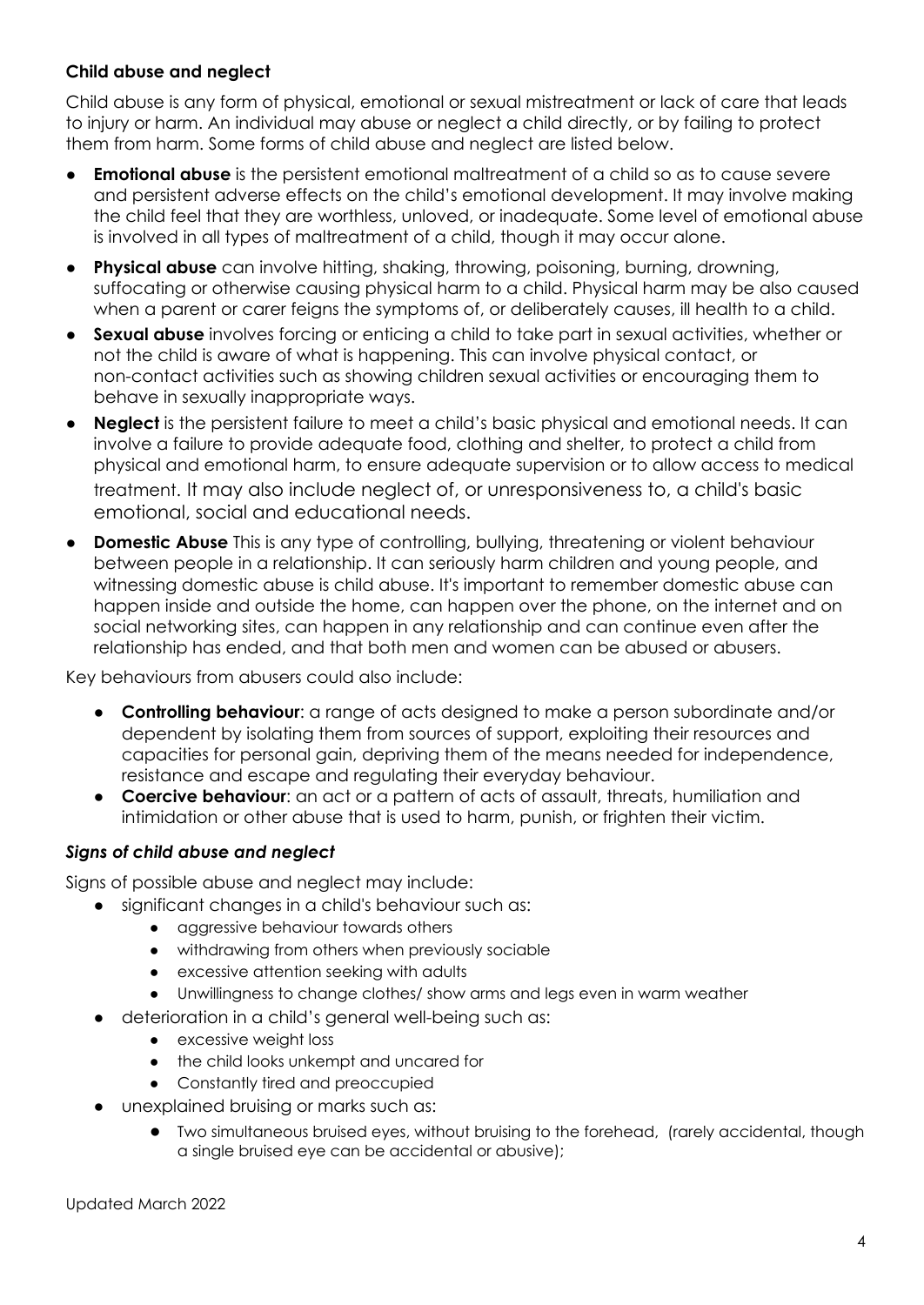- Repeated or multiple bruising on the head or on sites unlikely to be injured accidentally, for example the back, mouth, cheek, ear, stomach, chest, under the arm, neck, genital and rectal areas;
- The outline of an object used e.g. belt marks, hand prints or a hair brush:
- Linear bruising at any site, particularly on the buttocks, back or face;
- Bruising or tears around, or behind, the earlobe/s indicating injury by pulling or twisting;
- Bruising around the face;
- Grasp marks to the upper arms, forearms or leg or chest of small children;
- Petechial haemorrhages (pinpoint blood spots under the skin). These are commonly associated with slapping, smothering/suffocation, strangling and squeezing.
- Circular burns from cigarettes
- Linear burns from hot metal rods or electrical fire elements;
- Burns of uniform depth over a large area;
- Scalds that have a line indicating immersion or poured liquid (a child getting into hot water of its own accord will struggle to get out and cause splash marks);
- Old scars indicating previous burns/scalds which did not have appropriate treatment or adequate explanation.
- comments made by a child which give cause for concern such as:
	- over sexualised language for their age
	- particularly knowledgeable about drugs and/or alcohol
- constant or regular sickness like colds, headaches etc.
- $r$ easons to suspect neglect or abuse outside the setting, eg in the child's home, or that a girl may have been subjected to (or is at risk of) female genital mutilation and/or
- inappropriate behaviour displayed by a member of staff, or any other person. For example, inappropriate sexual comments, excessive one-to-one attention beyond the requirements of their role, or inappropriate sharing of images.

#### **Peer-on-peer abuse**

Children are vulnerable to abuse by their peers. Peer-on-peer abuse is taken seriously by staff and will be subject to the same child protection procedures as other forms of abuse. Staff are aware of the potential uses of information technology for bullying and abusive behaviour between young people.

Staff will not dismiss abusive behaviour as normal between young people. The presence of one or more of the following in relationships between children should always trigger concern about the possibility of peer-on-peer abuse:

- bullying (including cyberbullying, prejudice-based and discriminatory bullying)
- abuse in intimate personal relationships between peers
- physical abuse such as hitting, kicking, shaking, biting, hair pulling, or otherwise causing physical harm (this may include an online element which facilitates, threatens and/or encourages physical abuse)
- sexual violence, such as rape, assault by penetration and sexual assault; (this may include an online element which facilitates, threatens and/or encourages sexual violence)
- sexual harassment, such as sexual comments, remarks, jokes and online sexual harassment, which may be standalone or part of a broader pattern of abuse
- Sexual activity (in primary school-aged children) of any kind, including sexting
- One of the children is significantly more dominant than the other (eg much older)
- One of the children is significantly more vulnerable than the other (eg in terms of disability, confidence, physical strength)
- There has been some use of threats, bribes or coercion to ensure compliance or secrecy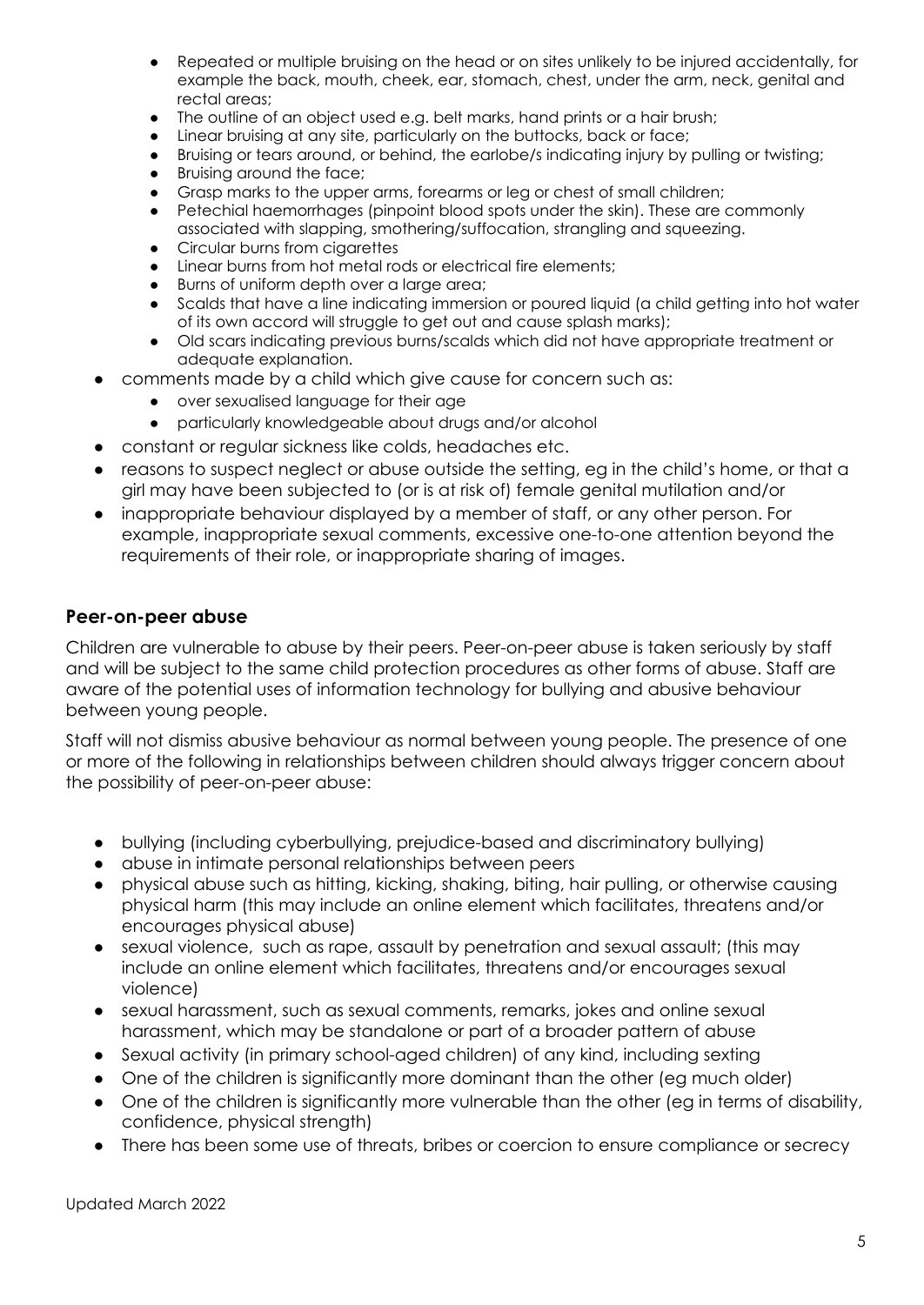- consensual and non-consensual sharing of nude and semi-nude images and/or videos13 (also known as sexting or youth produced sexual imagery)
- upskirting, which typically involves taking a picture under a person's clothing without their permission, with the intention of viewing their genitals or buttocks to obtain sexual gratification, or cause the victim humiliation, distress or alarm; and

Staff must follow the same procedures as used with suspected child abuse if they suspect or witness any of the above.

Please also see the **Behaviour and Bullying Policy**.

## **Extremism and radicalisation**

All childcare settings have a legal duty to protect children from the risk of radicalisation and being drawn into extremism. There are many reasons why a child might be vulnerable to radicalisation, eg:

- feeling alienated or alone
- seeking a sense of identity or individuality
- suffering from mental health issues such as depression
- desire for adventure or wanting to be part of a larger cause
- associating with others who hold extremist beliefs

#### *Signs of radicalisation*

Signs that a child might be at risk of radicalisation include:

- changes in behaviour, for example becoming withdrawn or aggressive
- claiming that terrorist attacks and violence are justified
- viewing violent extremist material online
- possessing or sharing violent extremist material

To help recognise the signs of radicalisation staff members should have completed the **Protect Duty** training.

Should you have any concerns regarding a child being at risk of radicalisation you must follow Safeguarding Procedures and report this immediately to your Safeguarding Lead who will contact the relevant agencies and where necessary will make a referral to the **Kent and Medway Prevent team** or contact the police.

#### Other Useful contacts:

The Department for Education has dedicated a telephone helpline **(020 7340 7264)** to enable staff to raise concerns relating to extremism directly.

Concerns can be raised by email: [counterextremism@education.gsi.gov.uk.](mailto:counterextremism@education.gsi.gov.uk) Please note that the helpline is not intended for use in emergency situations, such as a child being at immediate risk of harm or a security incident, in which case the normal emergency procedures should be followed.

#### **Female Genital Mutilation (FGM)**

This is when a female's genitals are deliberately altered or removed for non-medical reasons. It's also known as 'female circumcision' or 'cutting', but has many other names, including sunna,

Updated March 2022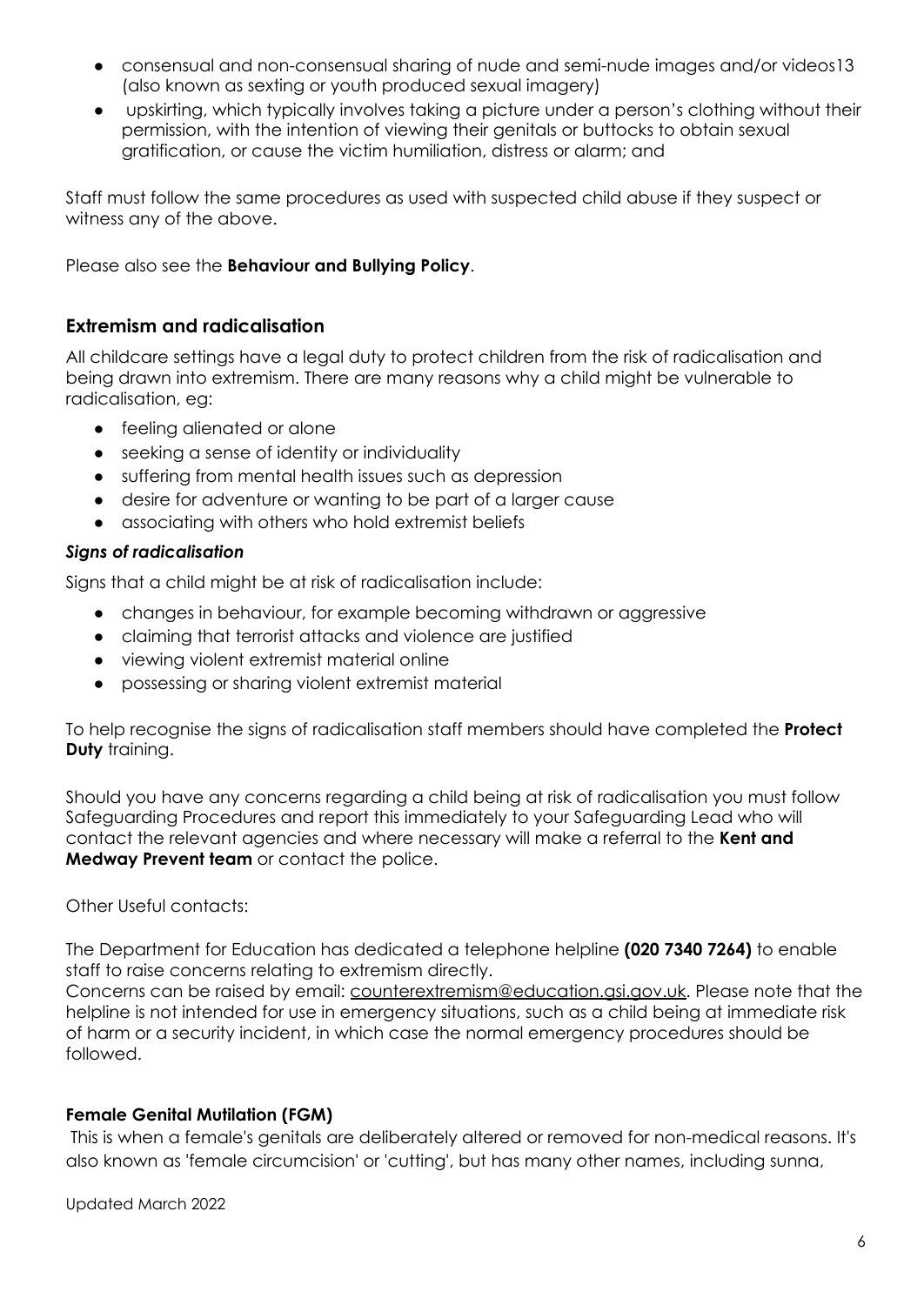gudniin, halalays, tahur, megrez and khitan. The summer months (July, August and September) are sometimes referred to as 'Cutting season' – when many girls are on break from school. This is often the period when there is time to commit this act. Girls might be flown abroad during this time, so it's important to be aware of this risk. There are no medical reasons to carry it out. It's often performed by someone with no medical training, using instruments such as knives, scalpels, scissors, glass or razor blades. Children are rarely given anaesthetic or antiseptic treatment and are often forcibly restrained.

## *Signs of FGM*

Signs Female Genital Mutilation has happened include:

- having difficulty walking, standing or sitting,
- spending longer in the bathroom or toilet,
- appearing quiet, anxious or depressed,
- acting differently after an absence from school or college, or a reluctance to go to the doctors or have routine medical examinations.
- A child may also ask for help though they might not be explicit about the problem because they're scared or embarrassed.

Should you have any concerns regarding a girl being at risk of FGM you must follow Safeguarding Procedures and report this immediately to your Safeguarding Lead

Additional Guidance relating directly to FGM concerns can be found by calling the **NSPCC FGM Helpline: 0800 028 3550**

## **Child Criminal Exploitation and County Lines**

Currently there is no statutory definition for Child Criminal Exploitation. However, it is covered within the Modern Slavery Act 2015 which sets out the offences of slavery, servitude and forced and compulsory labour in section 1, and human trafficking in section 2. Potential victims can be exploited in a number of ways, including sexual exploitation, forced labour, domestic servitude and criminal exploitation. Children may be forced to work in cannabis factories, move drugs, money or weapons across county lines or within their locality, launder money through their bank accounts or carry out crimes of theft or violence, particularly against other young people.

## *Signs of Child Criminal Exploitation:*

Signs that a child might be at risk of Criminal Exploitation include:

- Persistently going missing from school or home and / or being found out-of-area;
- Unexplained acquisition of money, clothes, or mobile phones;
- Excessive receipt of texts / phone calls and/or having multiple handsets;
- Relationships with controlling / older individuals or groups;
- Leaving home / care without explanation;
- Suspicion of physical assault / unexplained injuries;
- Parental concerns;
- Carrying weapons;
- Significant decline in school results / performance;
- Gang association or isolation from peers or social networks;
- Self-harm or significant changes in emotional well-being.

#### **Action to be taken:**

Updated March 2022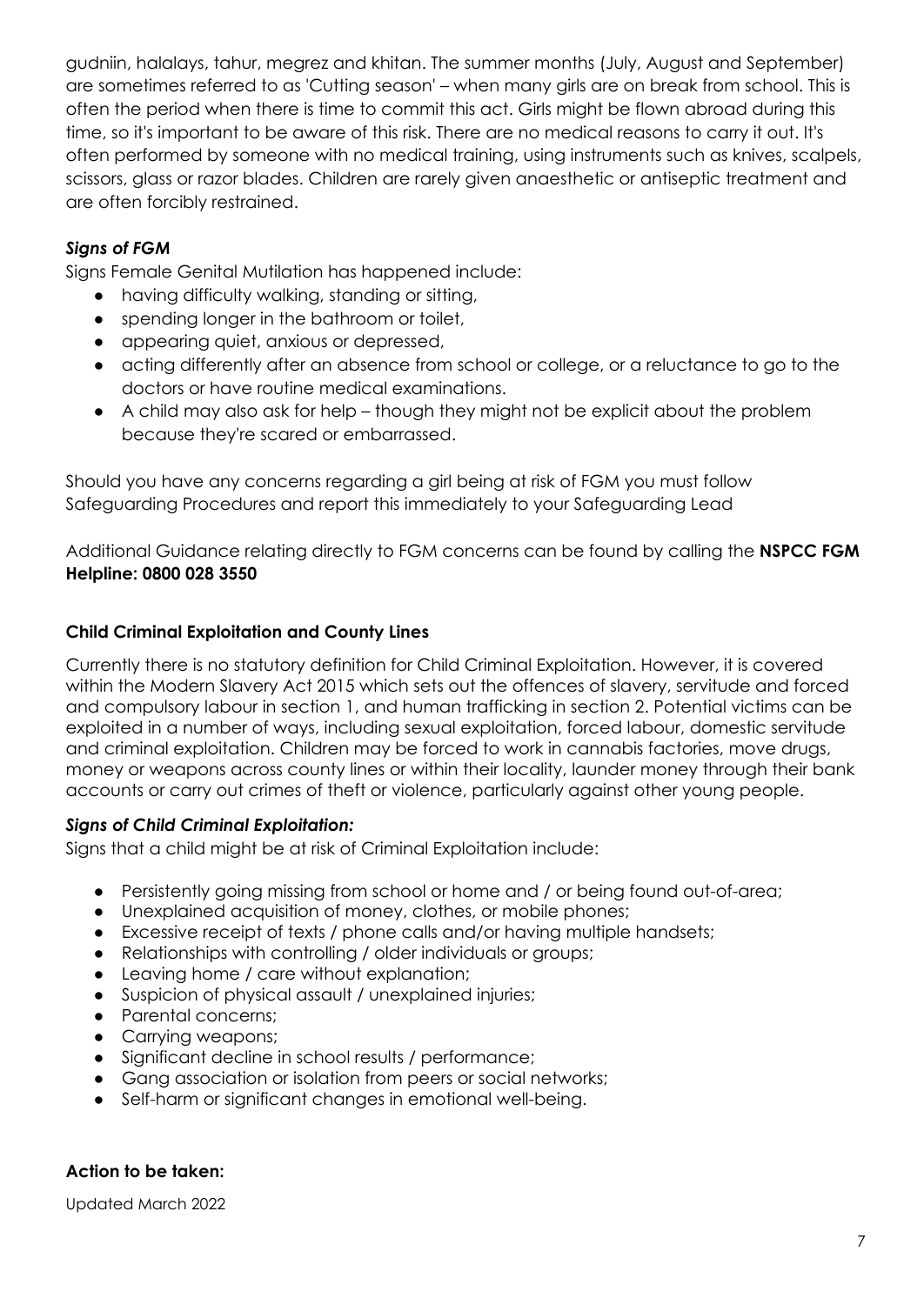If abuse/neglect is witnessed/ suspected or any member of staff has significant concerns about a child's welfare they must contact the Designated Safeguarding lead (Tom Humphreys) as soon as possible in accordance with reporting and recording procedures.

The Designated Safeguarding Lead will use knowledge of Kent reporting and referral procedures, including guidance from the **Kent Support Levels Guidance Document** to assess the intervention that is required.

Primary Sports Giants Staff will be made aware of the **Department for Education's 'What to do if you're worried a child is being abused: advice for practitioners' document.**

## **Logging a concern**

All information about the suspected abuse or disclosure, or concern about radicalisation, will be recorded on the Primary Sports Giants **Welfare Concern Form** as soon as possible after the event. These forms can be found in the site folder and once completed should be handed directly to the Designated Safeguarding lead (Tom Humphreys) who will deal with the concern in the strictest confidentiality. The record should include:

- date of the disclosure, or the incident, or the observation causing concern
- date and time at which the record was made
- name and date of birth of the child involved
- a factual report of what happened. If recording a disclosure, you must use the child's own words
- name, signature and job title of the person making the record.

When working in a partner school setting the record will be given to the Designated Safeguarding Lead within the school.

## **Dealing with Allegations:**

Primary Sports Giants is committed to ensuring it fills its responsibility to protect all children in its care. Primary Sports Giants will not investigate allegations of abuse/ neglect themselves. On discovering an allegation of abuse or neglect the Designated Safeguarding Lead will contact the local statutory child protection agencies where appropriate after using the **Kent Support Levels Guidance Document** to help decipher the best course of action to help and protect the child, see below for Kent based service contacts:

- **Front Door/Social Services (Central Referral Unit)**: (only use with levels 3 and 4 on the Kent Support Level Guidance Sheet) Monday to Friday, 8.30am to 5pm 03000 41 11 11, [social.services@kent.gov.uk](mailto:social.services@kent.gov.uk), Out of hours 03000 41 91 91
- **Front Door Services** Request for Support Form (online) can be found here: https://kccchildrens.kent.gov.uk/web/portal/pages/home
- **Kent Police** 101 (24 hours) or 999 in an emergency
- **Early Help and Preventative Services:** [Canterbury](https://www.kelsi.org.uk/special-education-needs/integrated-childrens-services/early-help-contacts/canterbury) 03000 41 62 22 CanterburyEarlyHelp@kent.gov.uk

Where appropriate Primary Sports Giants will discuss the possible need to refer to other agencies with parents/carers unless this may place the child at risk of Significant Harm, in which case the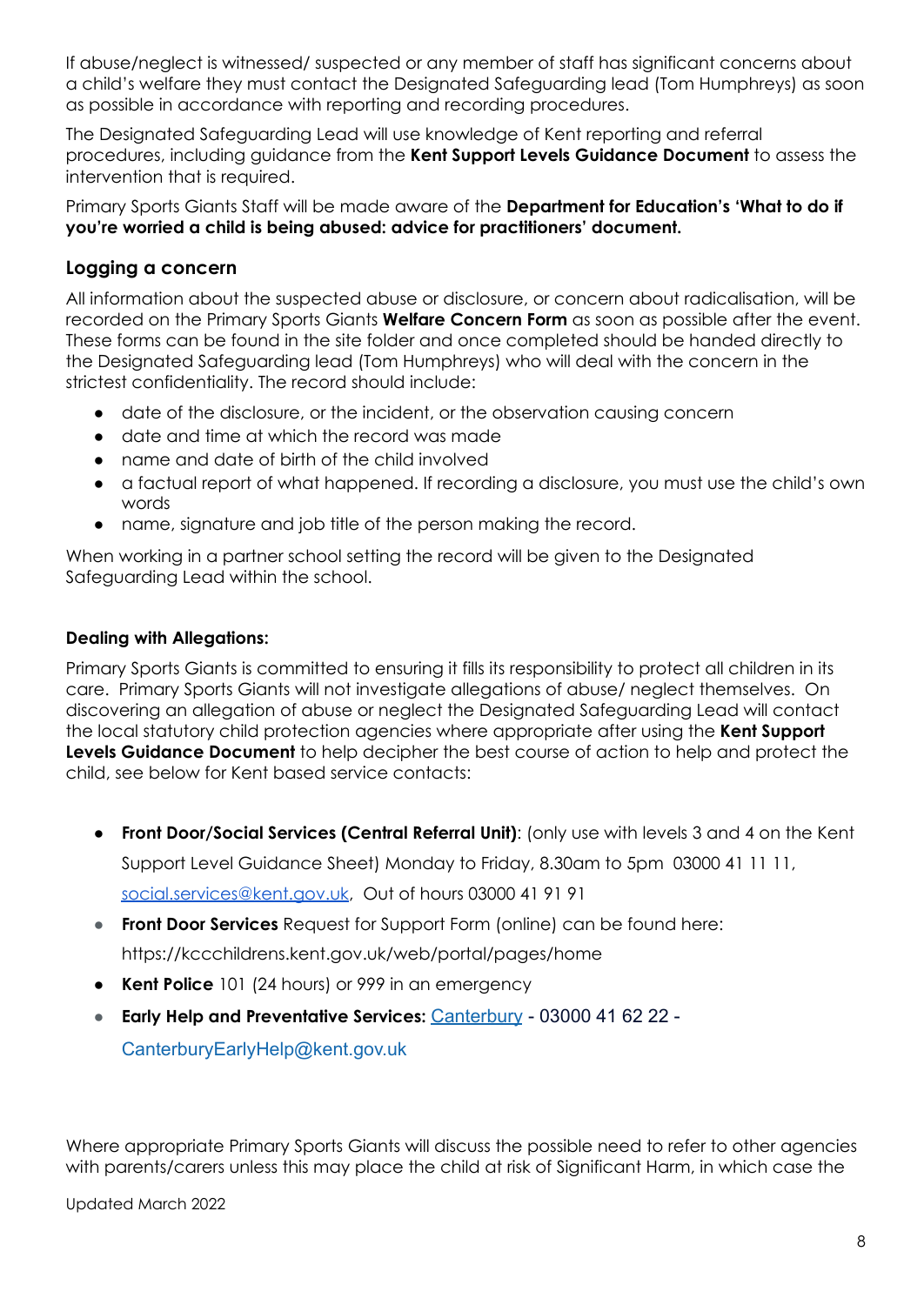Designated Safeguarding Lead will authorise the discussion of the referral with other agencies without parental knowledge.

The Designated Safeguarding lead will ensure that all **Welfare Concern Forms** are appropriately signed, dated and kept confidential.

## **Referring Allegations to Other Agencies:**

When referring to other agencies the following procedure will apply:

- Contact will be made with the Central Referral Unit or Front Door services as early as possible by the Designated Safeguarding Lead (Tom Humphresy)
- The Designated Safeguarding Lead will convey as much information as possible to assist the referral process
- At all times the child's welfare and protection takes precedence. The parents/cares will be supported as much as we are legally able
- Primary Sports Giants will assist the relevant social services or police in any investigations arising from the referral

# **Allegations against staff**

If anyone makes an allegation of child abuse against a member of staff:

- The allegation will be recorded on an **Incident record** form. Any witnesses to the incident should sign and date the entry to confirm it.
- The allegation must be reported to the Designated Safeguarding Lead and to the school (where appropriate). Other agencies (eg police) will be informed by the Designated Safeguarding Lead if necessary.
- It may be necessary to suspend the member of staff pending full investigation of the allegation.
- If appropriate a referral to the Disclosure and Barring Service will be made.

#### **Whistle-Blowing**

Whistleblowing is when a worker reports suspected wrongdoing at work. Wrong-doing covered by this 'public interest disclosure' includes:

- someone's health and safety is in danger;
- damage to the environment;
- a criminal offence;
- not obeying the law;
- covering up wrongdoing;
- misusing public funds; (and in schools)
- actions that negatively affect the welfare of children

Where staff have concerns they should aim to report it internally first before using an external 'prescribed person or body'. Making a report to an external person may only be undertaken where the staff member thinks the company will cover it up, would treat them unfairly if they complained or have raised the matter before, but the concern hasn't been dealt with.